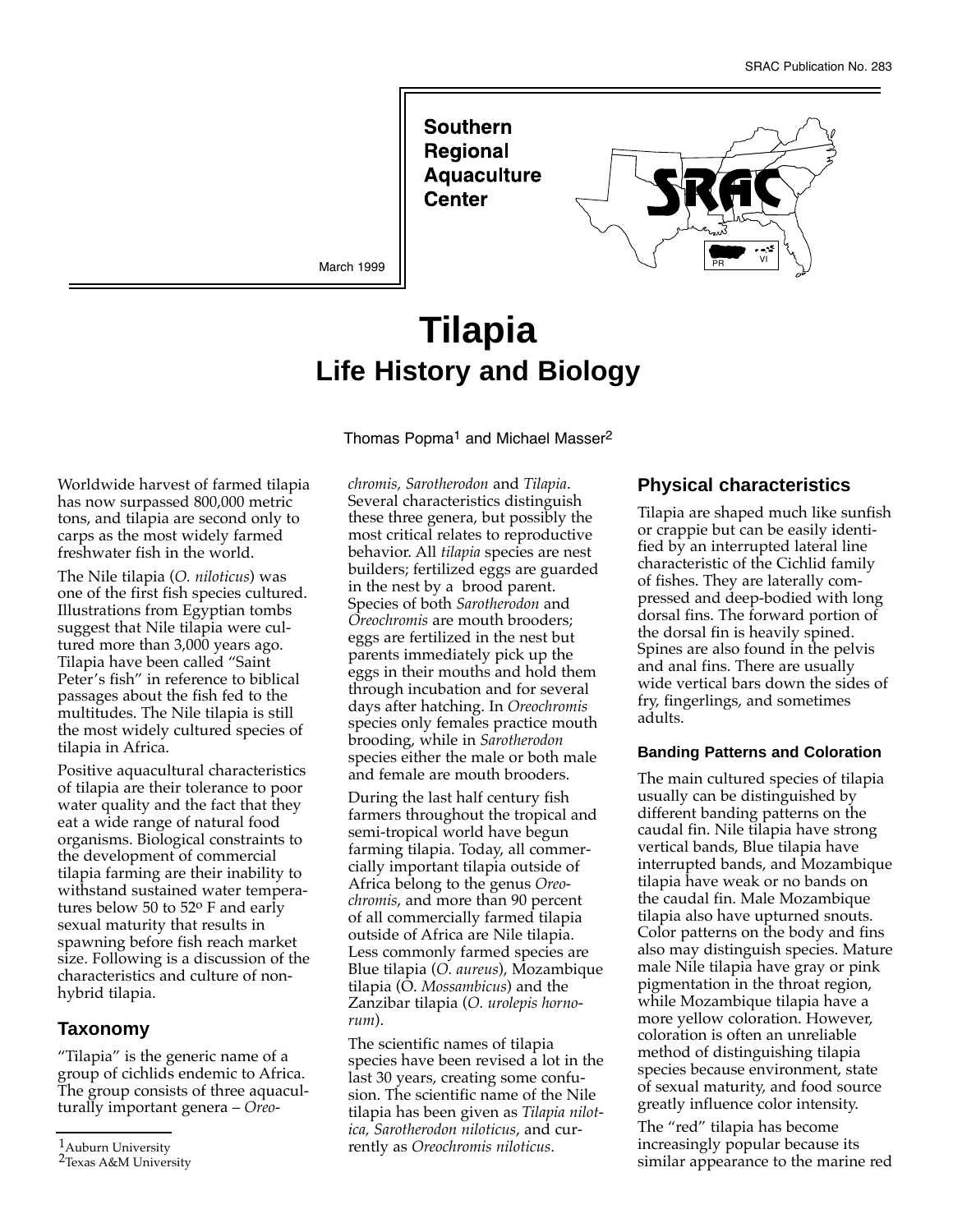snapper gives it higher market value. The original red tilapias were genetic mutants. The first red tilapia, produced in Taiwan in the late 1960s, was a cross between a mutant reddish-orange female Mozambique tilapia and a normal male Nile tilapia. It was called the Taiwanese red tilapia. Another red strain of tilapia was developed in Florida in the 1970s by crossing a normal colored female Zanzibar tilapia with a red-gold Mozambique tilapia. A third strain of red tilapia was developed in Israel from a mutant pink Nile tilapia crossed with wild Blue tilapia. All three original strains have been crossed with other red tilapia of unreported origin or with wild *Oreochromis* species. Consequently, most red tilapia in the Americas are mosaics of uncertain origin. The confused and rapidly changing genetic composition of red tilapia, as well as the lack of "head-to-head" growth comparisons between the different lines, make it difficult for a producer to identify a "best" red strain.

Other strains of tilapia selected for color include true breeding gold and yellow Mozambique lines and a "Rocky Mountain white" tilapia (a true breeding line originating from an aberrant Blue tilapia, subsequently crossed with Nile tilapia). Most strains selected for color do not grow well enough for food fish culture.

Identifying the species of an individual fish is further complicated by natural crossbreeding that has occurred between species. Electrophoresis is often used to determine the species composition of a group of tilapia.

## **Reproduction**

In all *Oreochromis* species the male excavates a nest in the pond bottom (generally in water shallower than 3 feet) and mates with several females. After a short mating ritual the female spawns in the nest (about two to four eggs per gram of brood female), the male fertilizes the eggs, and she then holds and incubates the eggs in her mouth (buccal cavity) until they hatch. Fry remain in the female's mouth through yolk sac absorption and often seek refuge in her mouth for several days after they begin to feed.

Sexual maturity in tilapia is a function of age, size and environmental conditions. The Mozambique tilapia reaches sexual maturity at a smaller size and younger age than the Nile and Blue tilapias. Tilapia populations in large lakes mature at a later age and larger size than the same species raised in small farm ponds. For example, the Nile tilapia matures at about 10 to 12 months and 3/4 to 1 pound (350 to 500 grams) in several East African lakes. Under good growth conditions this same species will reach sexual maturity in farm ponds at an age of 5 to 6 months and 5 to 7 ounces (150 to 200 grams). When growth is slow, sexual maturity in Nile tilapia is delayed a month or two but stunted fish may spawn at a weight of less than 1 ounce (20 grams). Under good growing conditions in ponds, the Mozambique tilapia may reach sexual maturity in as little as 3 months of age, when they seldom weigh more than 2 to 4 ounces (60 to 100 grams). In poorly fertilized ponds sexually mature Mozambique tilapia may be as small as  $1/2$  ounce (15 grams).

Fish farming strategies that prevent overcrowding and stunting include: 1) cage farming where eggs fall through the mesh to the pond bottom before the female can collect them for brooding; 2) polyculture with a predator fish, such as fingerling largemouth bass, at 400 per acre; and 3) culture of only males (monosex). All-male culture is desirable in ponds not only to prevent overpopulation and stunting but also because males grow about twice

as fast as females. Methods of obtaining predominately male fish include: 1) manually separating the sexes based on visual examination of the genital papilla of juvenile fish ("hand-sexing"); 2) hybridizing between two selected species that produce all-male offspring (for example, Nile or Mozambique females crossed with Blue or Zanzibar males); 3) feeding a male hormone-treated feed to newly hatched fry for 3 to 4 weeks to produce reproductively functional males ( $\tilde{r}$ sex reversal"); or 4) YY male technology (currently under development and not yet a commercial option).

The sex of a 1-ounce (25-gram) tilapia fingerling can be determined by examining the genital papilla located immediately behind the anus (Fig. 1). In males the genital papilla has only one opening (the urinary pore of the ureter) through which both milt and urine pass. In females the eggs exit through a separate oviduct and only urine passes through the urinary pore. Placing a drop of dye (methylene blue or food coloring) on the genital region helps to highlight the papilla and its openings.

## **Feeding behavior and nutrition requirements**

Tilapia ingest a wide variety of natural food organisms, including plankton, some aquatic macrophytes, planktonic and benthic



*Figure 1. Fins and genital papilla of the Nile Tilapia.*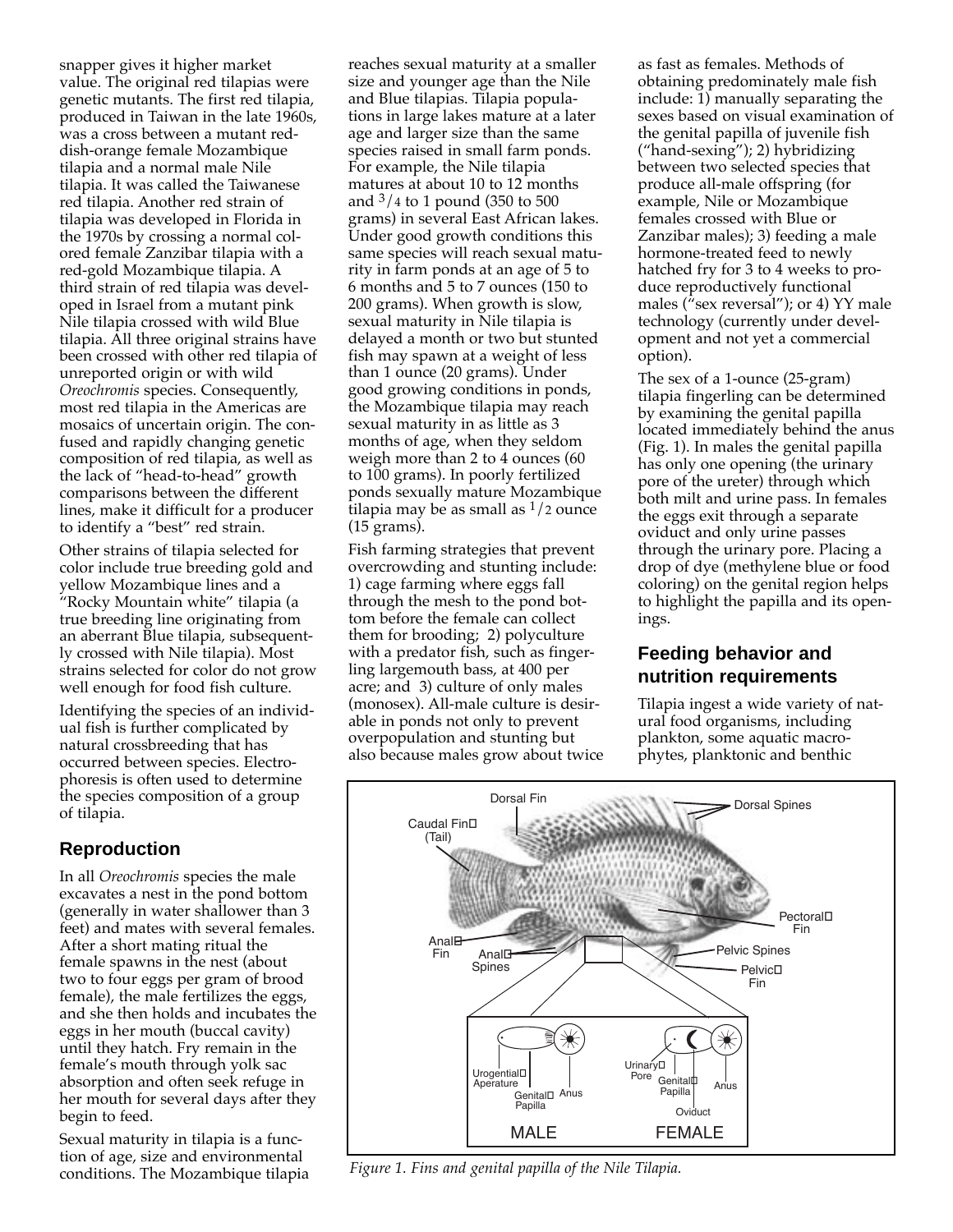aquatic invertebrates, larval fish, detritus, and decomposing organic matter. With heavy supplemental feeding, natural food organisms typically account for 30 to 50 percent of tilapia growth. (In supplementally fed channel catfish only 5 to 10 percent of growth can be traced to ingestion of natural food organisms.)

Tilipia are often considered filter feeders because they can efficiently harvest plankton from the water. However, tilapia do not physically filter the water through gill rakers as efficiently as true filter feeders such as gizzard shad and silver carp. The gills of tilapia secrete a mucous that traps plankton. The plankton-rich mucous, or bolus, is then swallowed. Digestion and assimilation of plant material occurs along the length of the intestine (usually at least six times the total length of the fish). The Mozambique tilapia is less efficient than the Nile or Blue tilapia at harvesting planktonic algae.

Two mechanisms help tilapia digest filamentous and planktonic algae and succulent higher plants: 1) physical grinding of plant tissues between two pharyngeal plates of fine teeth; and 2) a stomach pH below 2, which ruptures the cell walls of algae and bacteria. The commonly cultured tilapias digest 30 to 60 percent of the protein in algae; blue-green algae is digested more efficiently than green algae.

When feeding, tilapias do not disturb the pond bottom as aggressively as common carp. However, they effectively browse on live benthic invertebrates and bacteria-laden detritus. Tilapias also feed on midwater invertebrates. They are not generally considered piscivorous, but juveniles do consume larval fish.

In general, tilapias use natural food so efficiently that crops of more than 2,700 pounds of fish per acre (3,000 kg/ha) can be sustained in well-fertilized ponds without supplemental feed. The nutritional value of the natural food supply in ponds is important, even for commercial operations that feed fish intensively.

In heavily fed ponds with little or no water exhange, natural food organisms may provide one-third or more of total nutrients for growth. In general, tilapia digest animal protein in feeds with an efficiency similar to that of channel catfish, but are more

efficient in the digestion of plant protein, especially more fibrous materials.

Tilapia require the same ten essential amino acids as other warmwater fish, and, as far as has been investigated, the requirements for each amino acid are similar to those of other fish. Protein requirements for maximum growth are a function of protein quality and fish size and have been reported as high as 50 percent of the diet for small fingerlings. However, in commercial foodfish ponds the crude protein content of feeds is usually 26 to 30 percent, onetenth or less of which is of animal origin. The protein content and proportion of animal protein may be slightly higher in recirculating and flow-through systems.

The digestible energy requirements for economically optimum growth are similar to those for catfish and have been estimated at 8.2 to 9.4 kcal DE (digestible energy) per gram of dietary protein. Tilapia may have a dietary requirement for fatty acids of the linoleic (n-6) family. Tilapia appear to have similar vitamin requirements as other warmwater fish species. Vitamin and mineral premixes similar to those added to catfish diets are usually incorporated in commercial tilapia feeds. The feeding behavior of tilapia allows them to use a mash (unpelleted feeds) more efficiently than do catfish or trout, but most commercial tilapia feeds are pelletized to reduce nutrient loss. In the absence of feeds specifically prepared for tilapia, a commercial catfish feed with a crude protien content of 28 to 32 percent is appropriate in the United States.

# **Environmental requirements**

Tilapia are more tolerant than most commonly farmed freshwater fish to high salinity, high water temperature, low dissolved oxygen, and high ammonia concentrations.

#### **Salinity**

All tilapia are tolerant to brackish water. The Nile tilapia is the least saline tolerant of the commercially important species, but grows well at salinities up to 15 ppt. The Blue tilapia grows well in brackish water up to 20 ppt salinity, and the Mozambique tilapia grows well at

salinities near or at full strength seawater. Therefore, the Mozambique tilapia and some mossambicusderived "red" tilapia are preferred for saltwater culture.

Some lines of the Mozambique tilapia reportedly have spawned in full strength seawater, but its reproductive performance begins to decline at salinities above 10 to 15 ppt. The Blue and Nile tilapias can reproduce in salinities up to 10 to 15 ppt, but perform better at salinities below 5 ppt. Fry numbers decline substantially at 10 ppt salinity.

#### **Water temperature**

The intolerance of tilapia to low temperatures is a serious constraint for commercial culture in temperate regions. The lower lethal temperature for most species is 50 to 52o F for a few days, but the Blue tilapia tolerates temperatures to about 48o F.

Tilapia generally stop feeding when water temperature falls below 63o F. Disease-induced mortality after handling seriously constrains sampling, harvest and transport below 65<sup>o</sup> F. Reproduction is best at water temperatures higher than 80o F and does not occur below 68o F. In subtropical regions with a cool season, the number of fry produced will decrease when daily water temperature averages less than 75o F. After 16- to 20 day spawning cycles with  $1/2$ -pound Nile tilapia, fry recovery was about 600 fry per female brooder at a water temperature of 82o F, but only 250 fry per female at 75o F.

Optimal water temperature for tilapia growth is about 85 to 88o F. Growth at this optimal temperature is typically three times greater than at 72o F.

#### **Dissolved oxygen concentration**

Tilapia survive routine dawn dissolved oxygen (DO) concentrations of less than  $0.3 \text{ mg/L}$ , considerably below the tolerance limits for most other cultured fish. In research studies Nile tilapia grew better when aerators were used to prevent morning DO concentrations from falling below 0.7 to 0.8 mg/L (compared with unaerated control ponds). Growth was not further improved if additional aeration kept DO concentrations above 2.0 to  $2.5 \text{ mg/L}$ .